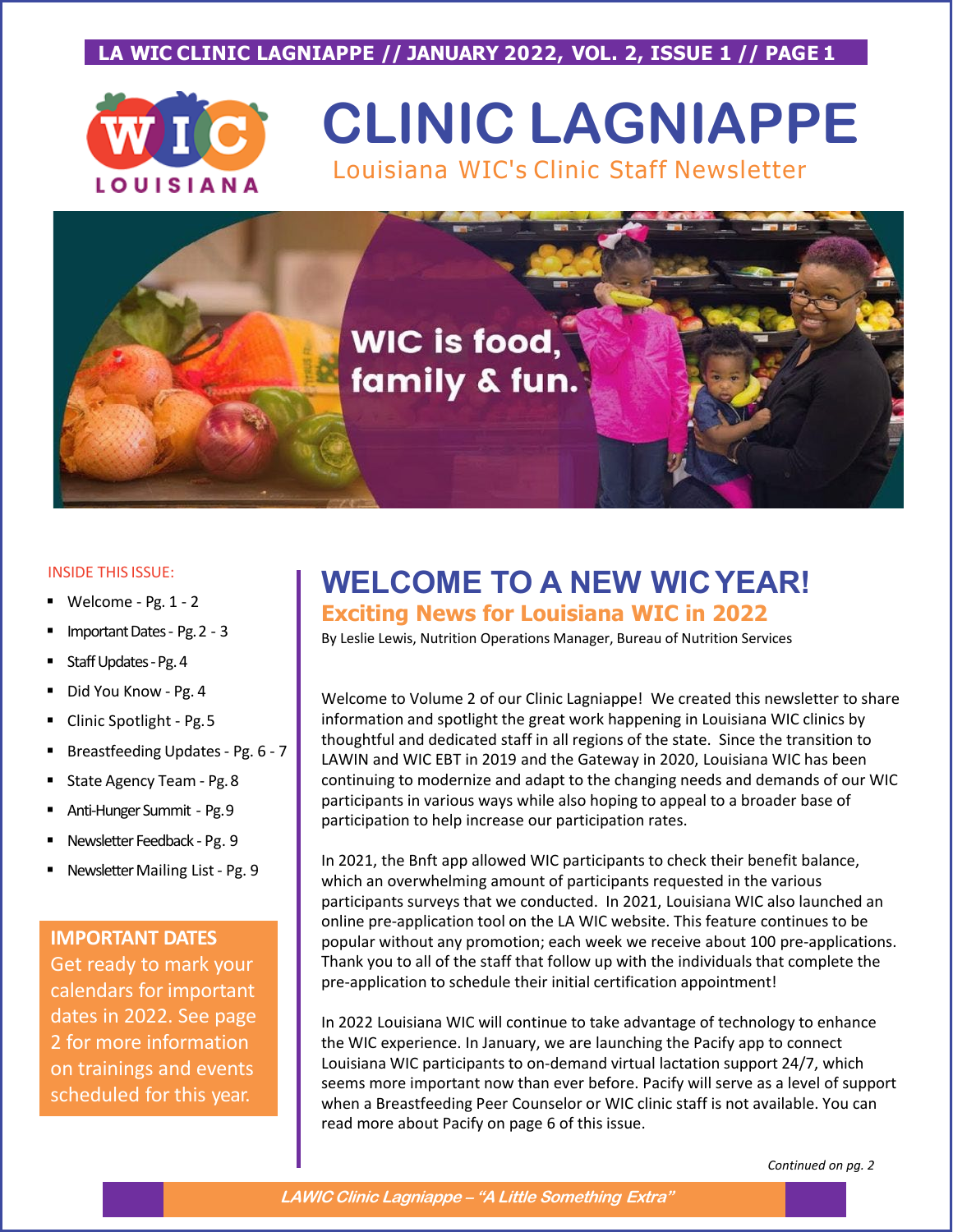## **LA WIC CLINIC LAGNIAPPE // JANUARY 2022, VOL. 2, ISSUE 1 // PAGE 2**

*Continued from pg. 1*

Other 2022 technology projects include working on a data-sharing project to provide more targeted outreach to our adjunctively eligible families, as well as continuing to provide more enhancements to the louisianawic.org website, including a chat bot that can answer many basic questions to reduce calls to the clinics and provide immediate answers to participants' questions after hours. For National Nutrition Month there are many special activities planned including a special celebration of our Louisiana WIC RDN's and the important role they plan in WIC. Finally, a major focus of Louisiana WIC State Agency in 2022 is health equity. This issue spotlights some of the important health equity work happening in our WIC clinics.

Thank you again to all WIC staff for your continued dedication to our WIC families. May 2022 be one of our best years!

# **SAVE THE DATE**

Mark your calendars for these important trainings and events scheduled for 2022.

#### **Trainings**

#### **Monthly Policy Webinars Last Thursday of the Month, 3:00 pm - 4:00 pm**

In 2021, LA WIC State Agency began offering monthly policy webinars to clinic staff to help communicate the policies outlined in the Louisiana WIC Policy and Procedures Manual. The webinar survey feedback has been overwhelmingly positive and we have heard from multiple WIC clinic staff that the webinars are very helpful. Based upon this feedback, the monthly webinar series will continue into 2022.

As in 2021, the webinars will be held on the last Thursday of the month from January 2022 to October 2022. A calendar invite was sent out via the Regional Nutritionists. Please email Kate Andrus at [kate.andrus@la.gov](mailto:kate.andrus@la.gov) if you want to be added to the calendar invite directly.

#### **Conference**

**2022 National WIC Association Annual Education and Training Conference** May 22 - May 26, 2022 — New Orleans, LA

The 2022 conference theme is *NWA Celebration: Reuniting, Reflecting and Reimagining***!** This is currently scheduled as an in-person event. For more information visit the NWA Conference [page](https://www.nwica.org/events/info/2022-annual-education-and-training-conference-exhibits-).

#### **Health Observances**

National health observances are special days, weeks or months dedicated to raising awareness about important health topics. View page 3 for monthly health observances that clinics can highlight this year.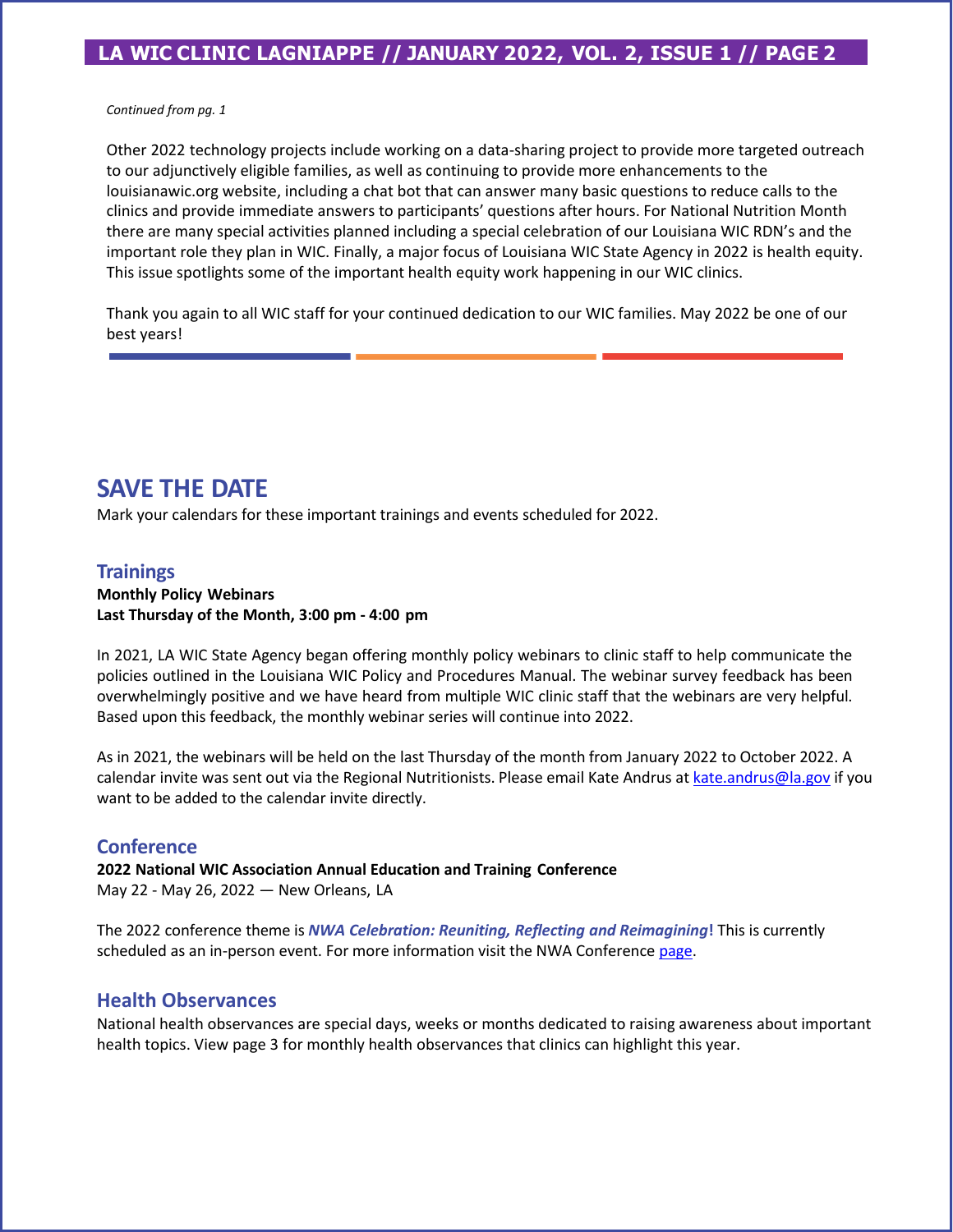# **LA WIC CLINIC LAGNIAPPE // JANUARY 2022, VOL. 2, ISSUE 1 //PAGE 3**

| <b>2022 Health Observances</b>                                                                                                 |                                                                                                                                  |  |
|--------------------------------------------------------------------------------------------------------------------------------|----------------------------------------------------------------------------------------------------------------------------------|--|
| January<br><b>National Birth Defects Prevention Month</b><br>$\bullet$<br>January 6-12: Folic Acid Awareness Week<br>$\bullet$ | July<br><b>Healthy Vision Month</b><br>$\bullet$                                                                                 |  |
| February<br>National Children's Dental Health Month<br>$\bullet$<br>American Heart Month<br>$\bullet$                          | <b>August</b><br><b>National Breastfeeding Month</b><br>$\bullet$<br><b>National Immunization Awareness Month</b>                |  |
| <b>March</b><br>National Nutrition Month <sup>®</sup> 2022<br>$\bullet$<br>March 9: Registered Dietitian Nutritionist<br>Day   | September<br>National Childhood Obesity Awareness Month<br>$\bullet$                                                             |  |
| <b>April</b><br>• April 11-17: Black Maternal Health Week<br>• April 24-30: National Infertility Awareness<br>Week             | <b>October</b><br>National Domestic Violence Awareness Month<br>$\bullet$<br>National Breast Cancer Awareness Month<br>$\bullet$ |  |
| <b>May</b><br>May 8-15: National Women's Health Week<br>Preeclampsia Awareness Month                                           | <b>November</b><br><b>American Diabetes Month</b><br>$\bullet$                                                                   |  |
| June<br><b>Fatherhood Awareness Month</b><br>$\bullet$                                                                         | <b>December</b><br>December 5-11: National Influenza Vaccination<br>Week                                                         |  |

For more information on health observances, visit the following websites:

- U.S. Department of Health and Human Services, Office of Disease Prevention and Health Promotion [National Health Observances](https://health.gov/news/category/national-health-observances)
- Centers For Disease Control [CDC/Women/Healthy Living](https://www.cdc.gov/women/healthyliving/index.htm)
- World Health Organization [WHO Global Health Days](https://www.who.int/campaigns)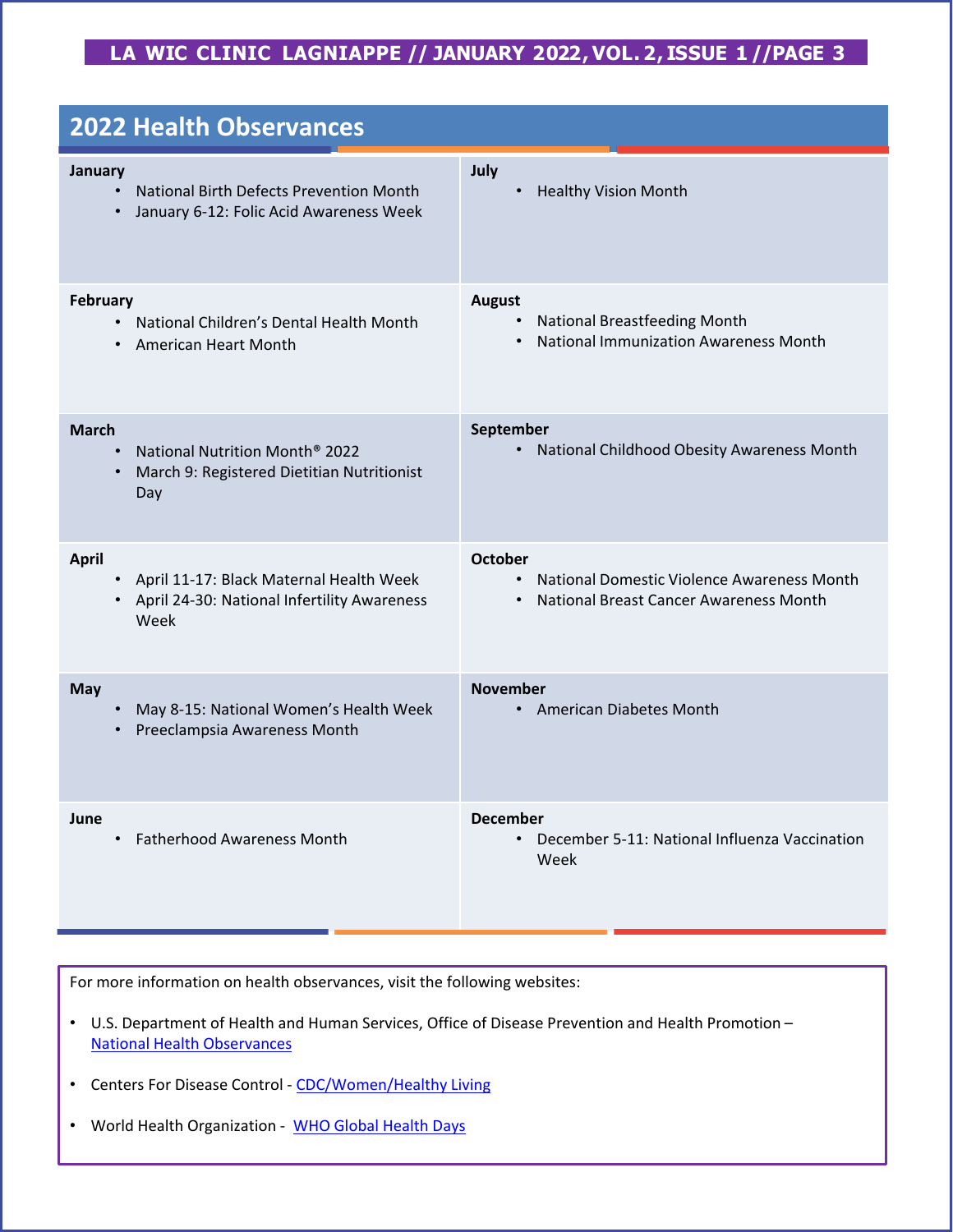## **LA WIC CLINIC LAGNIAPPE // JANUARY 2022, VOL. 2, ISSUE 1 // PAGE 4**

# **STAFF UPDATES**

#### **New WIC Foods and Changes Effective January 1, 2022**

Many WIC items remained the same, but [some have changed. View the New WIC Foods](https://louisianawic.org/wp-content/uploads/2022/01/2021NEWWICFOODSANDCHANGESRev.1-14-22.pdf) and Changes Brochure for a complete listing of the updates for 2022. Updates include:

- New foods and brands; discontinued brands
- Changes to milk purchases
- Least expensive brand is no longer required for milk, cheese and eggs

Clinics will receive the *New WIC Foods and Changes One-Pager* to distribute to participants. The one-pager should be provided with the 2020 WIC Program Guide as a supplemental document. Additionally, the WIC shopping apps have been updated to reflect the new foods and changes to items.

#### **Change of Clinic Information**

The beginning of a new year is the perfect time to review your clinic's contact information that is listed on the Louisiana WIC website – [WIC locations](https://louisianawic.org/find/) page. It is important to have accurate information to ensure participants will be able to contact and find local clinics.

To review contact information, click the appropriate region on the map to open the Regional Clinic Sites document. If a clinic needs to make changes or update [information, complete the](https://extranet.la.gov/ldh/oph/OPH%20WIC%20Library/_layouts/15/WopiFrame.aspx?sourcedoc=%7b3E5C98A3-BF9C-4B0A-8BE6-C391154263BD%7d&file=Change%20of%20Clinic%20Information%20Form.pdf&action=default) **Change of Clinic Information form** located in the WIC Library/Clinic Resources, and submit to [LaNaya.Carter@LA.GOV.](mailto:LaNaya.Carter@LA.GOV) Use this form to submit requests any time there is a change to clinic information (e.g. hours, clinic address, clinic phone number).

# Did You Know?

#### **Updates to Louisiana WIC Formulary**

By Celia Bridgeforth, Nutrition Education/Exempt Formula/WIC Farmers' Market Manager

Effective January 1, 2022, the Louisiana WIC formulary has been amended to include the following WIC-eligible nutritionals and formulas:

- **Abbott Pediasure Harvest**
- **Abbott Similac Special Care 24 calories High Protein**
- **Nestle Alfamino Infant Formula**
- **Nestle Alfamino Junior (Unflavored and Vanilla)**
- **Nutricia Neocate Syneo**

These additional WIC-eligible nutritionals and formulas will assist with filling in the availability gaps caused by supply chain disruptions experienced by the various formula manufacturers. The updated formulary is available in the WIC library. In addition, exhibit A and the WIC-48 were updated and uploaded to the Louisiana WIC and Louisiana Department of Health websites. WIC staff are encouraged to share these updates, along with the updated WIC-48, with their local medical providers.

Each of these WIC-eligible nutritionals and formulas are exempt. Clinic staff should follow the current Louisiana WIC policies and procedures relating to procurement and issuance of exempt formulas and WIC-eligible nutritionals. Please be advised that each of the formula manufacturers continues to experience supply chain disruptions and cannot guarantee the availability of all of their products. WIC staff will need to continue assessing each formula request for availability and substitutions as needed.

The Louisiana WIC State Agency staff would like to express our appreciation to all staff for your diligence and patience in this matter. If you have any questions, please feel free to contact me at [Celia.Bridgeforth@la.gov.](mailto:Celia.Bridgeforth@la.gov)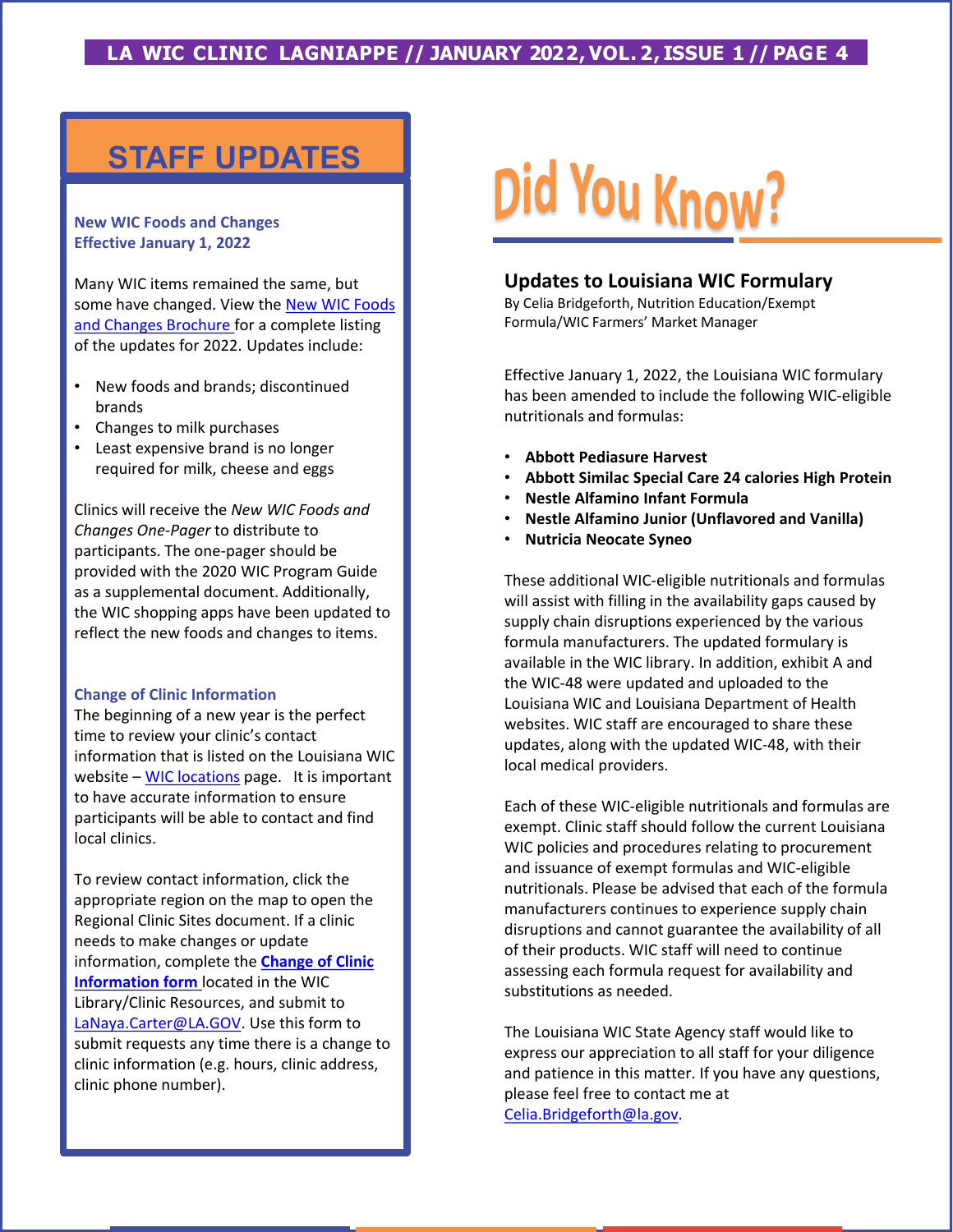# **Clinic Spotlight**

## **DePaul Community Health Centers - Region 1**

*Advancing Health Equity to Achieve Diversity and Inclusion (AHEAD) in WIC project* By Stephenie Marshall, DePaul Community Health Centers

DePaul Community Health Centers of Louisiana was awarded the **Advancing Health Equity to Achieve Diversity and Inclusion (AHEAD)** grant from the National WIC Association (NWA). The grant helped with funding a community navigator position, in an effort to address social determinants of health (SDOH) within a WIC clinic setting. The goals of DePaul's project are:

- To identify SDOH among WIC participants by screening during the WIC intake.
- To assist WIC participants in addressing SDOH by providing referrals to programs and services.
- To assist with reducing maternal and infant mortality by interacting with every maternal woman receiving services at the health center to introduce the WIC program; assist scheduling an immediate appointment.

DePaul's project focuses on identifying conditions affecting the health of current WIC clients, such as housing, transportation or access to health and social services. The WIC-AHEAD Community Navigator works closely with WIC staff to address conditions identified during the intake process, and connects participants to resources to improve their health and quality of life. The project also focuses on identifying potential clients who are in need of WIC services but not already enrolled in WIC.

The grant funding period is from July 2021 to February 2022. We look forward to sharing the final outcomes of the AHEAD project at DePaul Community Health Center later this year.

#### **About the AHEAD Project**

NWA selected seven WIC agencies to pilot projects grounded in racial equity as part of NWA's work to advance racial equity through the AHEAD in WIC project. These projects are guided by the promising practices that integrate a racial equity lens in WIC. Learn more about AHEAD project by visiting NWA's [website.](https://www.nwica.org/blog/introducing-nwas-health-equity-sub-grantees-#.YeGg0f7MI2w)

## **What are Social Determinants of Health?**

Healthy People 2030 defines Social Determinants of Health (SDOH) as the conditions in the environments where people are born, live, learn, work, play, worship and age that affect a wide range of health, functioning and quality-of-life outcomes and risks $1$ .

#### **SDOH Domains:**

- Economic Stability
- Education Access and Quality
- Healthcare Access and Quality
- Neighborhood and Built Environment
- Social and Community Context

Visit [Healthy People 2030](https://health.gov/healthypeople/objectives-and-data/social-determinants-health) to learn more about SDOH and current efforts to address the social, economic and physical conditions that impact health.

#### **Social Determinants of Health**

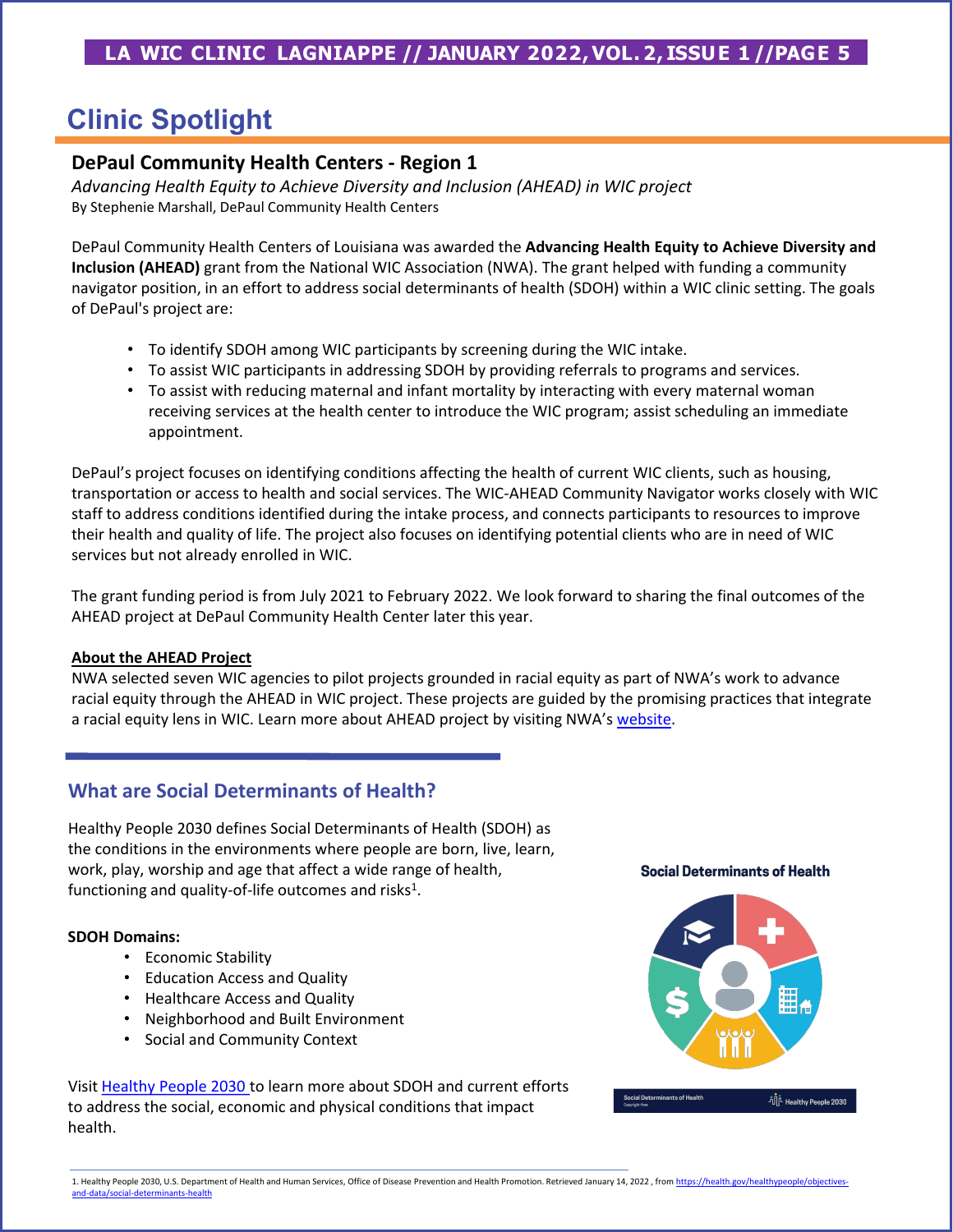# **LA WIC CLINIC LAGNIAPPE // JANUARY 2022, VOL. 2, ISSUE 1 //PAGE 6**

# **Breastfeeding Information and Resources**

#### **Introducing Pacify!**

By Tara Landry, Breastfeeding Program Manager



Louisiana WIC has partnered with Pacify Health to provide a new service and resource for WIC participants helping improve breastfeeding success to the families we serve. This new partnership will allow WIC participants to have 24 hour, 7-day-a-week unlimited video-enabled access to lactation support experts through the Pacify App. The app has helped improve breastfeeding rates and outcomes for clients in WIC programs across the United States by providing critical support during times when a participant is not able to get the help she needs. The Pacify app will help support our Breastfeeding Peer Counselor program and will provide access to lactation experts in both English and Spanish. WIC staff will be able to enroll participants in Pacify during WIC appointments, lactation counseling visits or through virtual support group via a unique sign-up code. Participants can call Pacify support anytime and any day for assistance, and can connect directly to their local WIC clinic through the Pacify app. Louisiana WIC is confident that this new participant benefit supports its mission of improving health equity by connecting our participants to breastfeeding services, especially for those clients living in rural areas with limited resources.

#### **Pacify Resources**

Visit the Louisiana Pacify Staff Resource page at [www.pacify.com/la-wic-staff](http://www.pacify.com/la-wic-staff) for information about the Pacify app. The website includes a staff resource library with flyers, signs, introduction videos, enrollment videos, postcards, FAQs and more!

You can also order marketing materials directly from Pacify by completing the order form and emailing to Katelyn McAdams at [katelyn@pacify.com](mailto:katelyn@pacify.com)

#### **Breast Pumps**

By Tara Landry, Breastfeeding Program Manager

Single-user pump availability continues to be a problem when ordering with our distributor McKesson secondary to global supply chain issues and major shipping delays. It is important for clinics to forecast their pump needs accordingly and let Breastfeeding Program Manager Tara Landry know when inventory levels are low, keeping in mind some orders may take approximately two months to be fulfilled. State Agency continues to recommend that clinics follow the guidance below when issuing single-user pumps:

- All clinics should have supplies of manual pumps that can be issued to participants with minor breastfeeding difficulties.
- Refer to policy Ch15.06 on *Increasing Milk Supply* as this is the most common reported breastfeeding concern with WIC participants and is easily managed with support and guidance.
- Single-user pump issuance should be reserved for participants with a developed milk supply.
- Hospital-grade pumps can be loaned for those participants with separation from infant and serious breastfeeding issues.
- Refer participants to the Breastfeeding Peer Counselor program via [BFPCReferrals@la.gov](mailto:BFPCReferrals@la.gov) for support.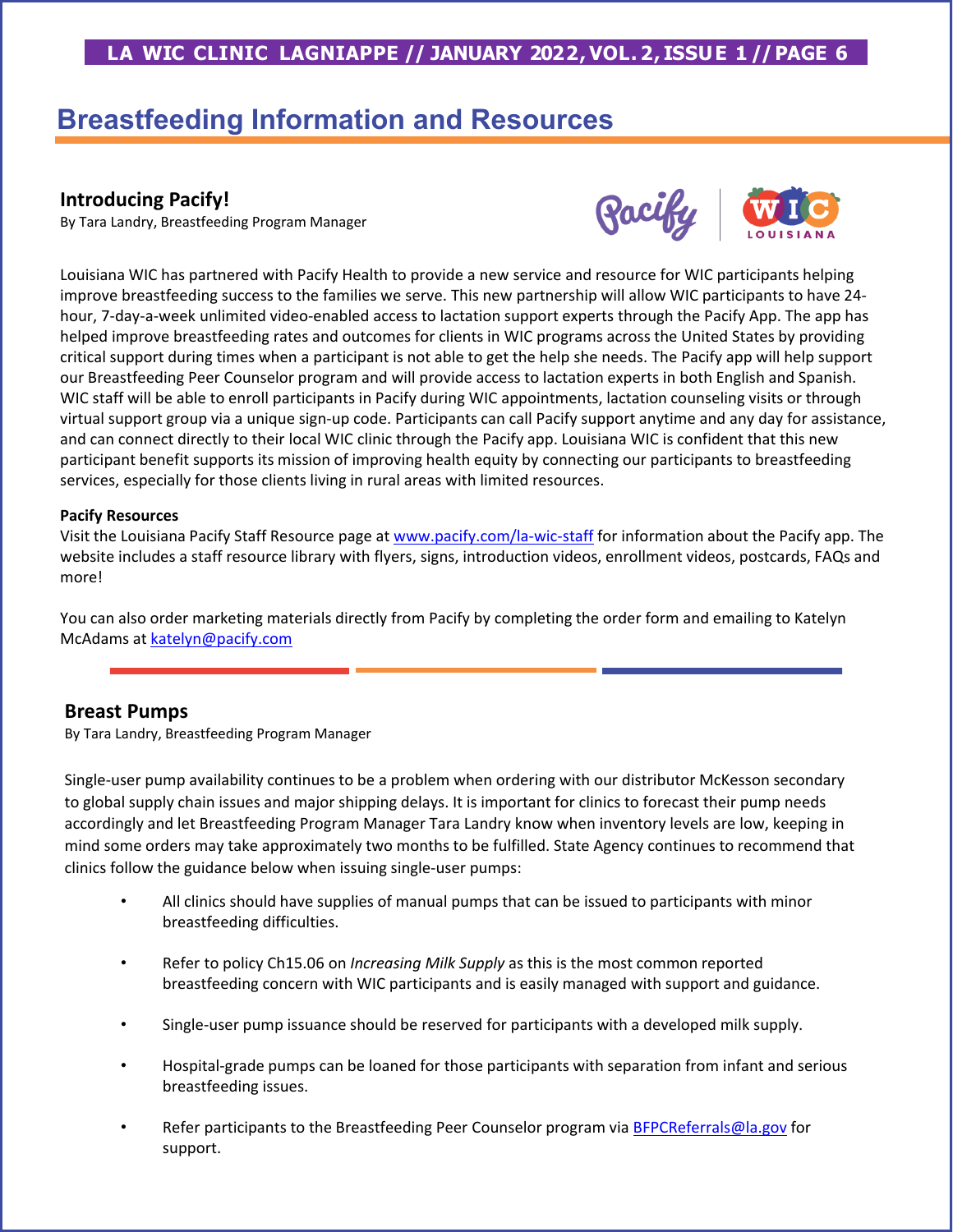# **Breastfeeding Peer Counseling Program**



## **BFPC Staffing Updates**

The Breastfeeding Peer Counseling Program continues to expand staff and coverage to provide extra care and support to WIC participants in their breastfeeding journeys. **Evon Lavergne-Prudhomme** has just begun a new role as a Breastfeeding Peer Counselor Program Manager 1 A along with Jana McDonald. Evon has been with the Peer Counselor program in various capacities for the past decade and has also worked in WIC clinical services in the public health unit. We welcome the expertise and energy she brings to the peer counselor program.

In addition, the BFPC program will soon fill five vacant peer counselor positions: two for Region 1, one for Region 8 and two statewide bilingual Spanish speakers. The new peer counselors will begin their training in February. An additional peer counselor will join the BFPC training for Region 8. She will be part of an exciting new pilot project in which the peer counselor is employed and managed by her WIC clinic but trained by and follows guidance from the USDA Peer Counseling management model. She will also be part of the BFPC team. We are so excited to have new staff on board to serve more WIC participants!

## **Cheers For Peers** *Breastfeeding Peer Counselor Spotlight*

By Jana McDonald, Breastfeeding Peer Counseling Program Manager

Kristin has been giving extra encouragement to WIC prenatal and breastfeeding participants in Region 9 since starting with the BFPC Program six months ago. Kristin recently provided extra care and inspiration to a mother who was facing physical difficulties with breastfeeding.

Kristin began following this mom during her pregnancy and provided support and made the appropriate referrals as mom struggled with supply issues due to infant cleft lip and palate. Kristin spoke with the mom several times and educated her on supply and demand but she was still struggling to pump effectively.



After a rather emotional discussion with the participant, Kristin called the Livingston Parish Health Unit and the staff was able to get her an expedited appointment that day to obtain a hospital-grade pump. The teamwork between the peer counselor and clinic gave the participant amazing care and showed how WIC is an important part of the circle of care to the moms of Louisiana. Baby is now 6 weeks old and still getting breastmilk. Great job, Kristin and Livingston Parish Health Unit employees!

## **Becoming a Breastfeeding Peer Counselor (BFPC)**

[BFPC Application](https://louisianawic.org/wp-content/uploads/2022/01/PC-Application-2020-1-19-22.pdf)

Do you know a WIC participant who is interested in becoming a peer counselor? The minimal qualifications are that she has been on WIC and has breastfed for at least six months. The BFPC program accepts applications at any time and keeps them on file for potential future openings.

Please direct any interested participant to email [Evon.Lavergne@la.gov](mailto:Evon.Lavergne@la.gov) or [Jana.McDonald@la.gov](mailto:Jana.McDonald@la.gov). Applications are also available online at [LousianaWIC.org –](https://louisianawic.org/about/extra/) WIC Breastfeeding.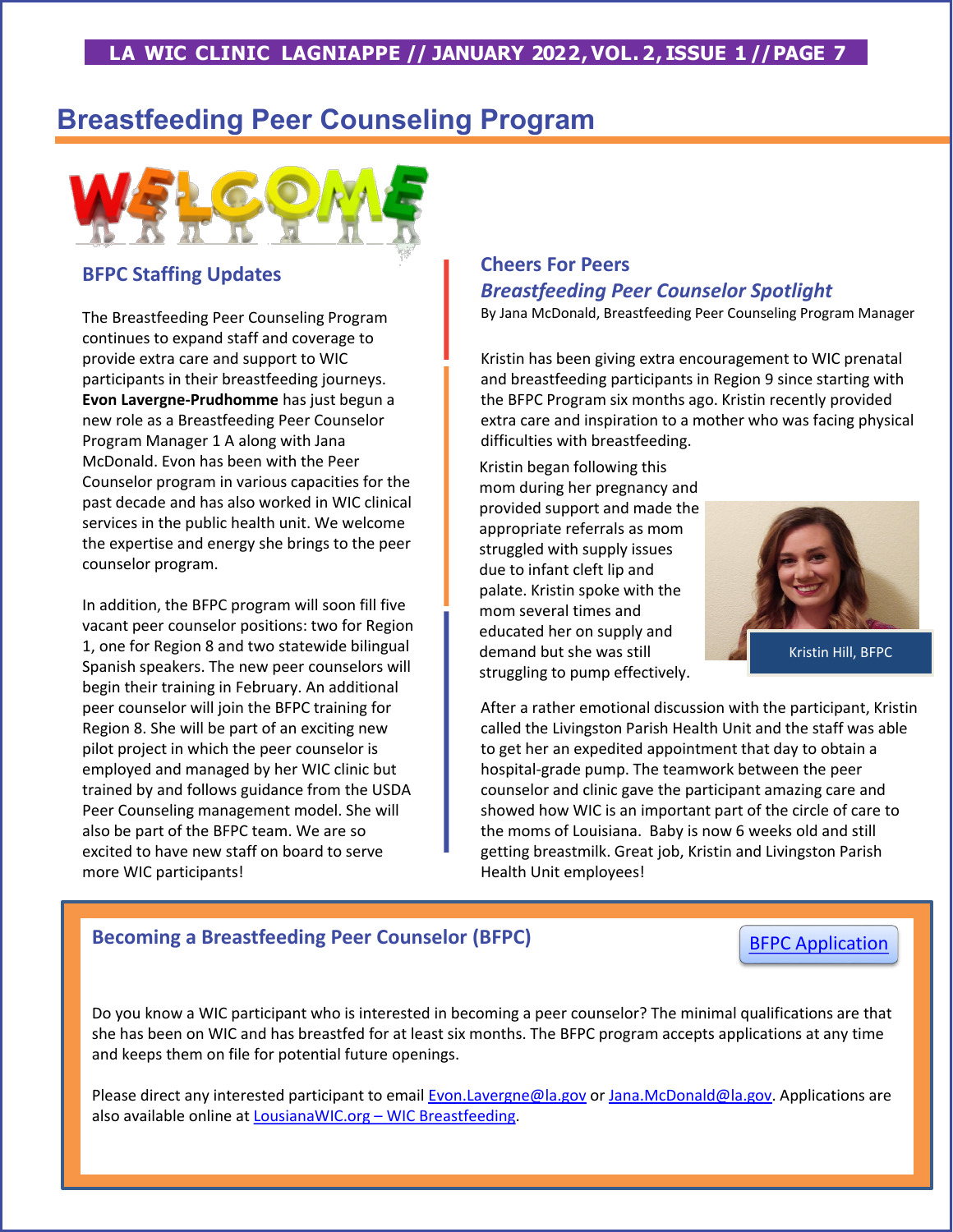# **Meet Your State Agency Team**

# Nutrition Services

The LA WIC State Agency Team is here to assist you with clinic operations. Your Clinical Supervisor or Regional Nutritionist should be your first point of contact but if you have further questions, State Agency is here to help for questions related to WIC clinic policies and procedures, breastfeeding support, outreach, LAWIN, exempt formula and nutrition education.

LA WIC State Agency Team provides support to 106 clinics throughout the state. The contact information for each team member is listed below.

| <b>Nutrition Services</b><br><b>Area of Responsibility</b>                                   | <b>State Agency Team Member</b>                                                                                        | <b>Contact Information</b>           |
|----------------------------------------------------------------------------------------------|------------------------------------------------------------------------------------------------------------------------|--------------------------------------|
| <b>Program Management</b>                                                                    | Leslie Lewis, Nutrition Operations Program Manager                                                                     | Leslie.Lewis@LA.GOV                  |
|                                                                                              | Kate Andrus, Program Manager                                                                                           | Kate.Andrus@LA.GOV                   |
| <b>Management Evaluations</b>                                                                | <b>Evaluation and Policy Program Manager (Vacant)</b>                                                                  |                                      |
|                                                                                              | Patty Abraham, Program Monitor                                                                                         | Patty.Abraham@LA.GOV                 |
| <b>Complaints, Disputes,</b><br><b>Civil Rights, Fraud</b><br><b>Investigations and VOCs</b> | Wendy Terrell, Program Manager<br><b>Primary Contact for Disputes, Civil Rights and Fraud</b><br><b>Investigations</b> | Wendy.Terrell@LA.GOV<br>225-342-7900 |
|                                                                                              | LaNaya Carter, Program Monitor<br><b>Primary Contact for Complaints and VOCs</b>                                       | LaNaya.Carter@LA.GOV<br>504-568-3018 |
| <b>Breastfeeding Services</b><br>and Peer Counseling<br>Program                              | Tara Landry, Program Manager                                                                                           | Tara.Landry@LA.GOV                   |
|                                                                                              | Jana McDonald, Peer Counseling Program Manager                                                                         | Jana.McDonald@LA.GOV                 |
|                                                                                              | Evon Lavergne-Prudhomme, Peer Counseling<br>Program Manager                                                            | Evon.Lavergne@LA.GOV                 |
| <b>LAWIN and WIC Education</b>                                                               | Barbara Cerniauskas, Program Manager                                                                                   | Barbara.Cerniauskas@LA.GOV           |
|                                                                                              | Jessica Farris, Program Monitor                                                                                        | Jessica.Farris@LA.GOV                |
| <b>Nutrition Education and</b><br><b>Exempt Formula</b>                                      | Celia Bridgeforth, Nutrition Education/Exempt<br>Formula/WIC Farmers' Market                                           | Celia.Bridgeforth@LA.GOV             |
| <b>Program Outreach</b>                                                                      | LaNaya Carter, Program Monitor                                                                                         | Lanaya.Carter@LA.GOV                 |